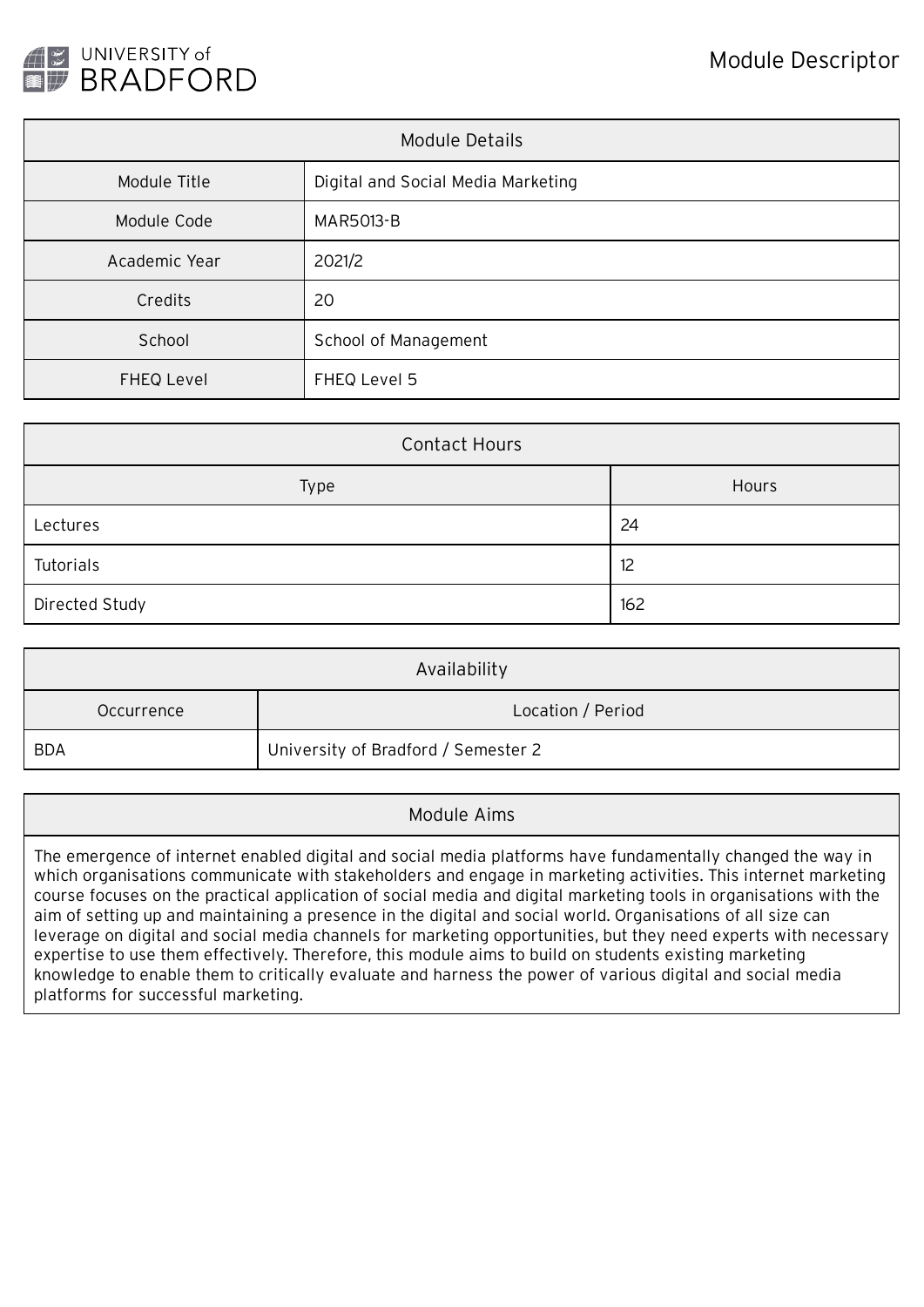- \* Understanding Digital and social media concepts
- \* Identifying business needs
- \* Digital and Social media marketing strategy
- \* Campaign planning and project management
- \* Developing effective digital presence
- \* Search engine optimisation
- \* Social Media
- \* Content marketing
- \* Paid Advertising: Search, social, and affiliate
- \* Measuring brand awareness, campaign evaluation, and web analytics.

| Learning Outcomes        |                                                                                                                                                                                                                                                                                                                                 |  |  |  |
|--------------------------|---------------------------------------------------------------------------------------------------------------------------------------------------------------------------------------------------------------------------------------------------------------------------------------------------------------------------------|--|--|--|
| <b>Outcome</b><br>Number | Description                                                                                                                                                                                                                                                                                                                     |  |  |  |
| O1                       | Describe and understand the core concepts of digital and social media marketing.                                                                                                                                                                                                                                                |  |  |  |
| 02                       | 2a) Critically evaluate multiple channels available for digital and social media marketing. 2b)<br>Provide a rationale for using various internet-based marketing channels and formulate a digital and<br>social media marketing strategy. 2c) Describe methods for measuring digital and social media<br>marketing strategies. |  |  |  |
| 03                       | 3a) Critically assess organisations use of internet channels for marketing. 3b) Appreciate the<br>strengths, weaknesses, opportunities, and threats posed by internet enabled channels for marketing.<br>3c) Use your skills to apply creative thinking to problem solving and developing solutions within<br>group working.    |  |  |  |

## Learning, Teaching and Assessment Strategy

The delivery of the module will be through blended lectures, seminars and directed studies. The blended approach will combine online lectures, and a mix of online and face-to-face on- campus tutorials. Knowledge is disseminated in lectures with tutorial support, in the form of case study, debate and tutor-led interactive sessions to discuss the development of individual projects. Formative verbal feedback is provided in tutorial sessions.

Lectures and assigned readings are used to disseminate materials exploring theory, concepts and techniques in Digital and social media marketing, In tutorials you will work in groups, analyse campaigns and case studies preparing and presenting solutions to marketing challenges. All Learning Outcomes are supported by lectures, tutorials and associated reading.

LOs 1, 2abc, and 3ab are summatively assessed by an individual written assignment. LO3c is formatively assessed within tutorial activities.

| Mode of Assessment |                      |                                    |           |  |  |
|--------------------|----------------------|------------------------------------|-----------|--|--|
| Type               | Method               | Description                        | Weighting |  |  |
| Summative          | Coursework - Written | Individual Assignment (4000 words) | 100%      |  |  |

| Reading List                                                                                      |
|---------------------------------------------------------------------------------------------------|
| To access the reading list for this module, please visit https://bradford.rl.talis.com/index.html |